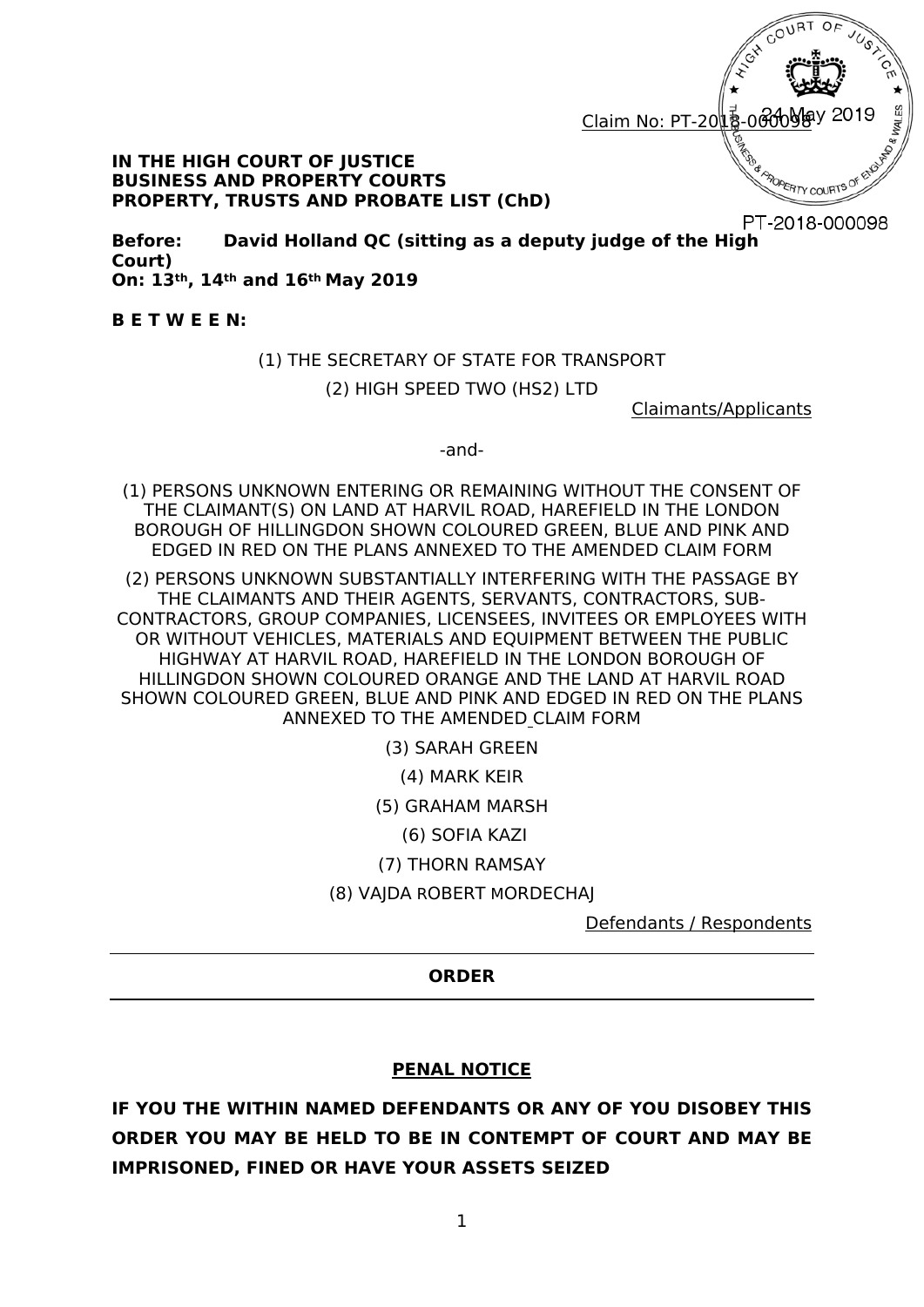### **IMPORTANT NOTICE TO THE DEFENDANTS**

**This Order prohibits you from doing the acts set out in this Order. You should read it very carefully. You are advised to consult a solicitor as soon as possible. You have the right to ask the Court to vary or discharge this Order.**

**UPON** the Claimants' application by Application Notice dated 25 April 2019 ("the **Application**")

**AND UPON** the Claimants withdrawing their application to add Laura (aka Lora) Hughes as the Ninth Defendant to these proceedings

**AND UPON** hearing: (i) Tom Roscoe, counsel for the Claimants; (ii) the Third Defendant, Sarah Green, in person: (iii) Paul Powlesland, counsel for the Fourth Defendant; and (iv) the Eighth Defendant, Vajda Robert Mordechaj, in person, and Sarah Green, Mark Keir and Vajda Robert Mordechaj being present in Court upon the making of this Order

**AND UPON** the Court accepting the Claimants' undertaking that the Claimants will comply with any order for compensation which the Court might make in the event that the Court later finds that this Order has caused loss to a Defendant and the court finds that the Defendant ought to be compensated for that loss

**AND UPON** the Claimants confirming that this Order is not intended to prohibit continued occupation of the "Protestor Encampment" on Harvil Road, marked on the Plan annexed to this order ("the **Plan**")

**AND UPON** the Claimants confirming that they were not seeking their costs of the hearing on 13th, 14th and 16th May 2019 against any named defendant

### **IT IS ORDERED THAT:**

### **Amendment & Parties**

1. The Claimants have permission: (i) to amend the names of the First and Second Defendants to the form set out in the heading to this Order; and (ii) to amend the Claim Form in these proceedings to the form of the draft Amended Claim Form appended to the Application.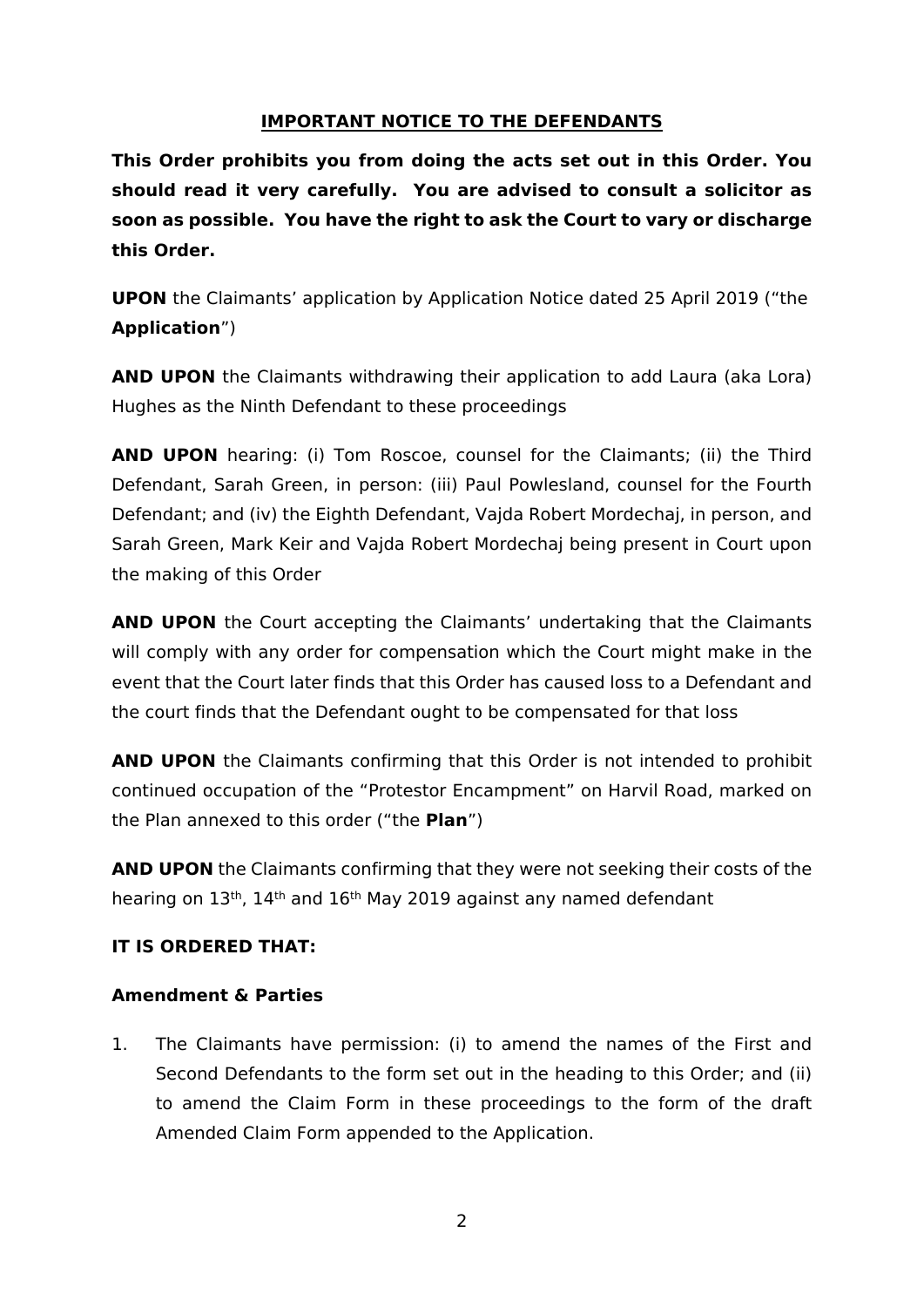- 2. The Third to Eight Defendants be removed as parties, with no order as to costs of the proceedings against them.
- 3. The said amendments and additional and removal of parties shall take effect immediately, and further service of the Amended Claim Form is dispensed with.

# **Service by Alternative Method**

4. Pursuant to CPR r. 6.27, the steps that the Claimant has taken to bring the Application to the attention of the Defendants, as outlined in the Fourth Witness Statement of Ms Julie Dilcock dated 8 May 2019 shall amount to good and proper service of the proceedings on the Defendants and each of them.

### **Injunctions**

- 5. Upon service of this Order in accordance with paragraphs 10 to 14 below, the injunctions at paragraphs 2 to 4 of the Order of this Court in these proceedings dated 19 February 2018 shall be discharged and shall be replaced with the injunctions at paragraphs 6 to 9 below.
- 6. With immediate effect, and save in exercise of a right to pass and repass over public footpaths or bridleways crossing the land and save for passage over the lane known as and marked on the Plan annexed to this order ("the **Plan**") as Dews Lane, the First Defendant and each of them are forbidden, without the consent of the First or Second Claimant, from entering or remaining upon "Land at Harvil Road", being the land shaded green, blue and pink and outlined red on the Plan ("the **Harvil Road Site**"). Further:
	- 6.1 This paragraph of this Order shall, for the avoidance of doubt, apply to the splays, or bell-mouth areas, for access and egress between the Harvil Road Site and the public highway at the vehicular entrances marked on the Plan as "West Gate 3 Entrance", "North Compound Entrance" and "South Compound Entrance" ("the **Vehicular Entrances**").
	- 6.2 For the purposes of this Order the areas of concrete hard standing immediately adjacent to the main carriageway of the pubic highway at each of the Vehicular Entrances shall **NOT** be treated as part of the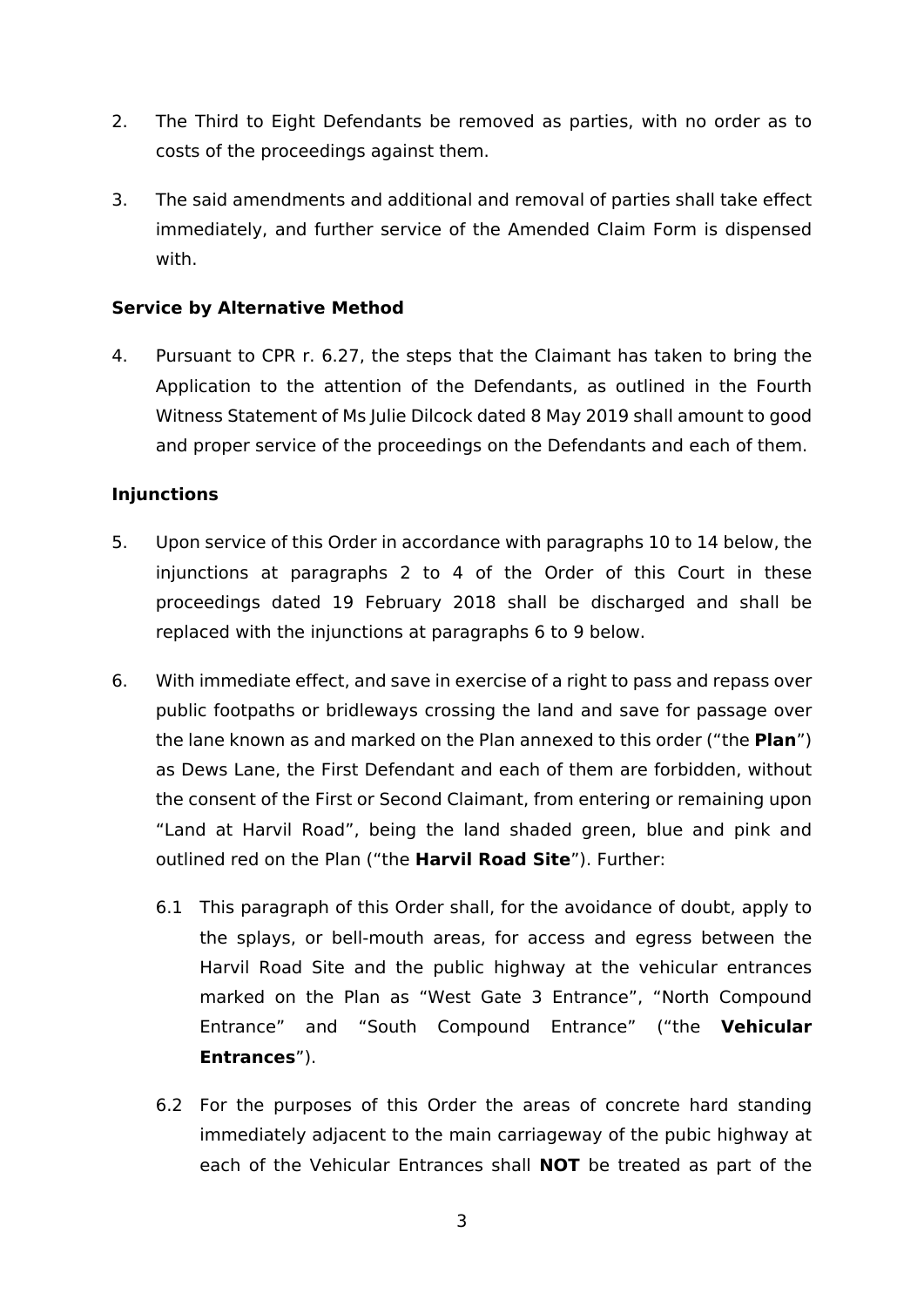Harvil Road Site, but the areas of the bell-mouths between that concrete hard standing and the gates at the Vehicular Entrances **SHALL** be treated as part of the Harvil Road Site and covered by this paragraph of the Order.

- 6.3 The Claimants shall seek, so far as reasonably practicable, to demark that boundary by some physical line or mark or other feature on the ground.
- 7. With immediate effect, the Second Defendant and each of them are forbidden from substantially interfering with the Claimants' and/or their agents', servants', contractors', sub-contractors', group companies', licensees', invitees' or employees' access to (or egress from) the Harvil Road Site (or any part of it) from (or to) the public highway at Harvil Road, Harefield in the London Borough of Hillingdon.
- 8. For the purposes of paragraph 7, acts of substantial inference shall include (but not necessarily be limited to):
	- 8.1 climbing onto or underneath vehicles;
	- 8.2 attaching persons or objects to vehicles;
	- 8.3 standing, sitting or lying in front of vehicles;
	- 8.4 attaching persons to other persons or objects so as to create an obstruction of the public highway or the splay or bell-mouth areas at the Vehicular Entrances;
	- 8.5 attaching persons or objects to the gates at the Vehicular Entrances.
- 9. The orders at paragraphs 6 to 8 above shall:
	- 9.1 apply to the individuals who were formerly the Third to Eighth Defendants if and to the extent that their actions bring them within the descriptions of the First and/or Second Defendants; and
	- 9.2 remain in effect until trial or further order or, if earlier, a long-stop date of 1 June 2020.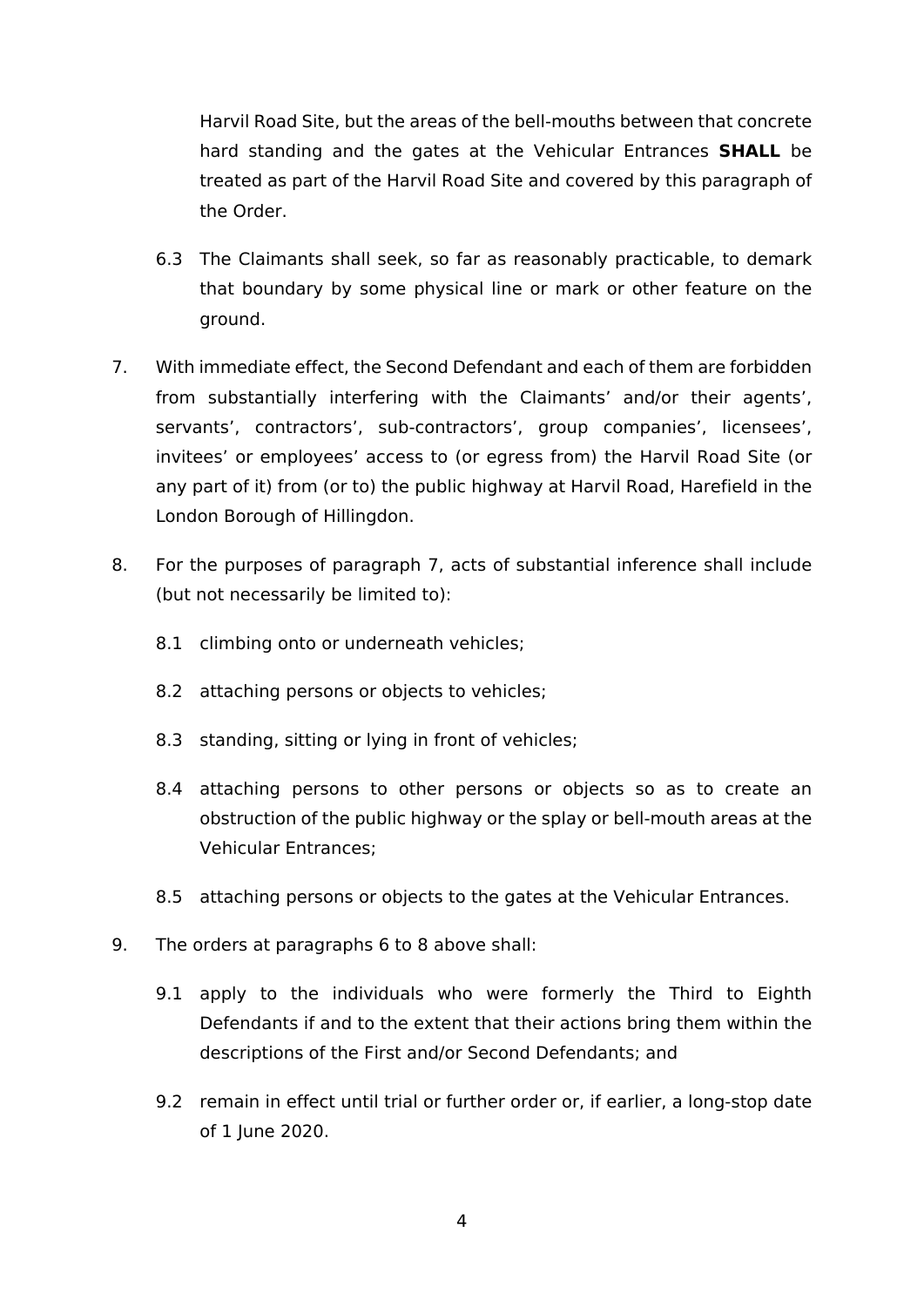## **Service of the Order**

- 10. Pursuant to CPR r. 6.27 and r. 81.8 service of this Order on the First and Second Defendants shall be dealt with as follows:
	- 10.1 The Claimants shall affix sealed copies of this Order in transparent envelopes to posts, gates, fences and hedges at conspicuous locations around the Harvil Road Site, including at and opposite the Vehicular **Entrances**
	- 10.2 The Claimants shall position signs, no smaller than A3 in size, advertising the existence of this order and providing the Claimant's solicitors contact details in case of requests for a copy of the order or further information in relation to it.
	- 10.3 The Claimants shall also leave sealed copies of this Order at the protestor campsite marked on the Plan.
	- 10.4 The Claimants shall further advertise the existence of this order in a prominent location on the website**s**: (i) https://hs2inhillingdon.commonplace.is/; and (ii) https://www.gov.uk/government/organisations/high-speed-two-limited, together with a link to download an electronic copy of this Order.
- 11. The taking of such steps shall be good and sufficient service of this Order on the First and Second Defendants and each of them.
- 12. This Order shall be deemed served on those Defendants the date that the last of the above steps is taken, and shall be verified by a certificate of service.
- 13. The Claimants shall from-time-to-time (and no less frequently than every 28 days) confirm that copies of the orders and signs referred to at paragraphs 5.1 and 5.2 remain in place and legible, and, if not, shall replace them as soon as reasonably practical.
- 14. The Court will provide sealed copies of this Order to the Claimants' solicitors for service (whose details are set out below).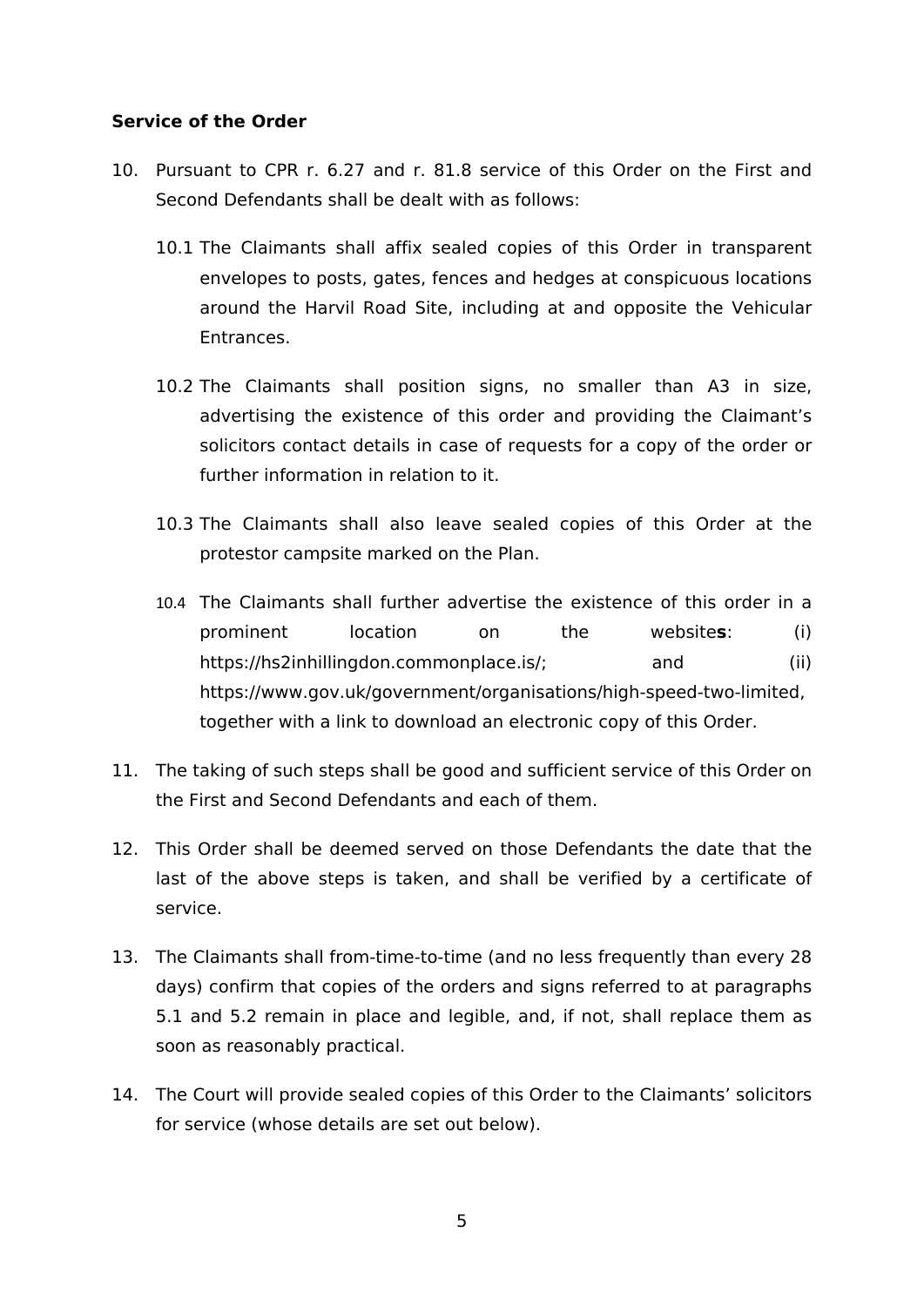# **Further directions**

- 15. No Defendant shall be required to file an acknowledgment of service. Further:
	- 15.1 Any Defendant (or individual who does or may by their future acts or conduct fall within the definition of the First or Second Defendant) who wishes to contest the claim as amended shall file and serve on the Claimant's solicitor an acknowledgement of service on the Claimant's solicitors (whose details are set out below) and a witness statement outlining their interest in this matter and the nature of or grounds for that contest by 4pm on 13 June 2019.
	- 15.2 In the case of an individual who is not already named as a Defendant, that person must provide their full name and address, an address for service, and must also apply to be joined as a named defendant to the proceedings at the same time.
- 16. The Defendants or any other person affected by this order may apply to the Court at any time to vary or discharge it but if they wish to do so they must inform the Claimants' solicitors immediately (and in any event not less than 48 hours before the hearing of any such application).
- 17. Any person applying to vary or discharge this order must provide their full name and address, an address for service, and must also apply to be joined as a named defendant to the proceedings at the same time.
- 18. In the event that any acknowledgments of service or applications are filed or served pursuant to paragraph 15 above, the Claimants shall notify the Court in writing and seek the listing of a directions hearing.
- 19. The Claimants have liberty to apply to extend or vary this Order or for further directions.
- 20. Save as provided for above, the Claim be stayed generally with liberty to restore.

### **Costs**

21. There shall be no order as to the costs of these proceedings to date.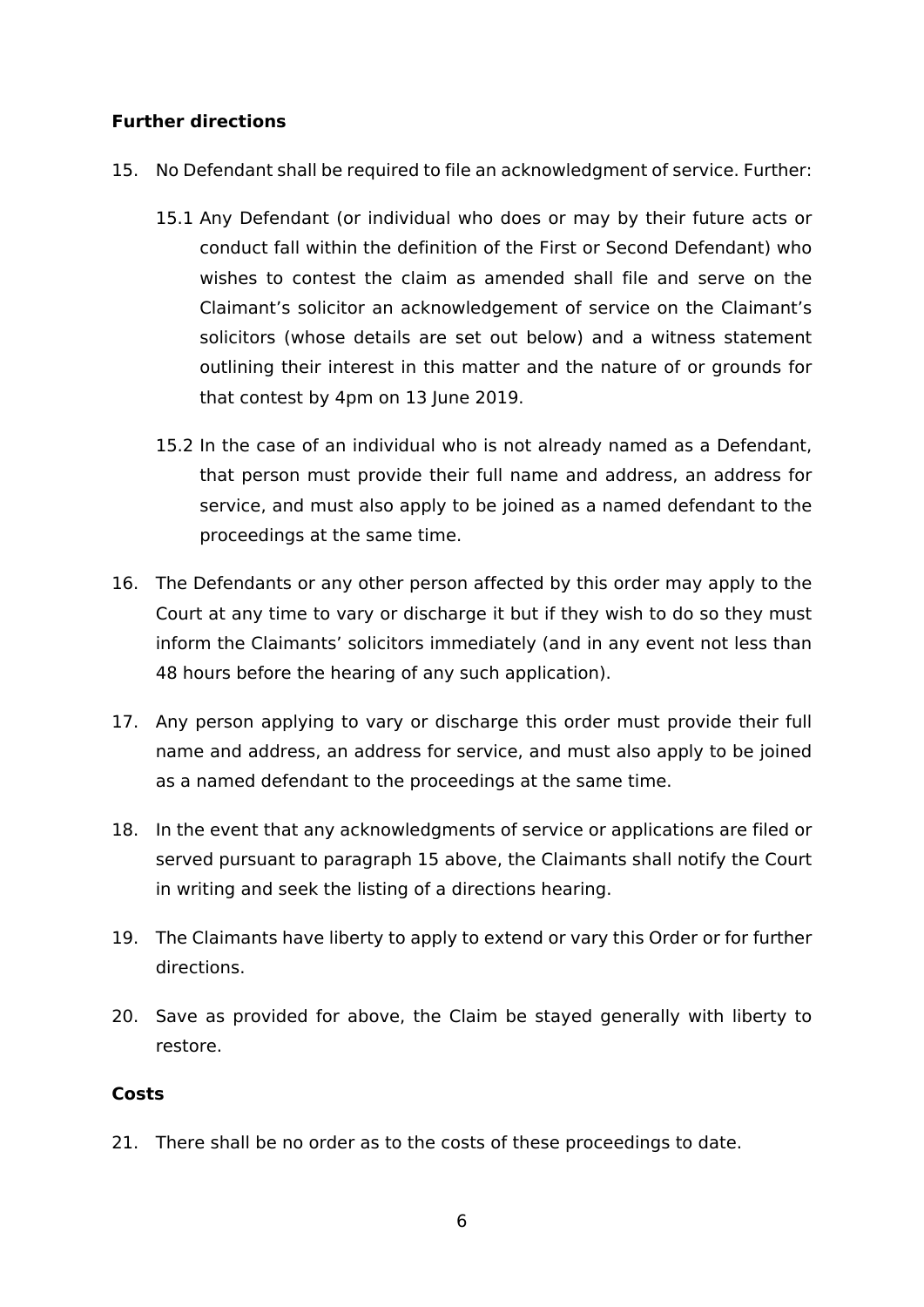22. If the Claimants intend to seek a costs order against any person in respect of any future applications in these proceedings or any future hearing, then they shall seek to give reasonable advance notice of that fact to that person.

## **Communications with the Court**

23. All communications to the Court about this Order (which should quote the case number) should be sent to:

Court Manager High Court of Justice Chancery Division Rolls Building 7 Rolls Building Fetter Lane London EC4A 1NL

The telephone number is 020 7947 7501. The officer are open weekdays 10.00am to 4.30pm.

The out of hours telephone number (for urgent business only) is 020 7947 6260.

24. The Claimants' solicitors and their contact details are:

Eversheds Sutherland (International) LLP of:

1 Callaghan Square Cardiff CF10 5BT

DX: 33016 Cardiff Tel: 020 7497 9797 Ref: DILCOCJ/335547-000045

# **AND UPON the Fourth Defendant's application, made orally by Mr Powlesland, for permission to appeal**

25. Permission to appeal is refused

### 26. **This order will be served by the Claimant on the Defendants**

### **Service of the order**

The Court has provided a sealed copy of this order to the serving party:

Eversheds Sutherland (International) LLP of: